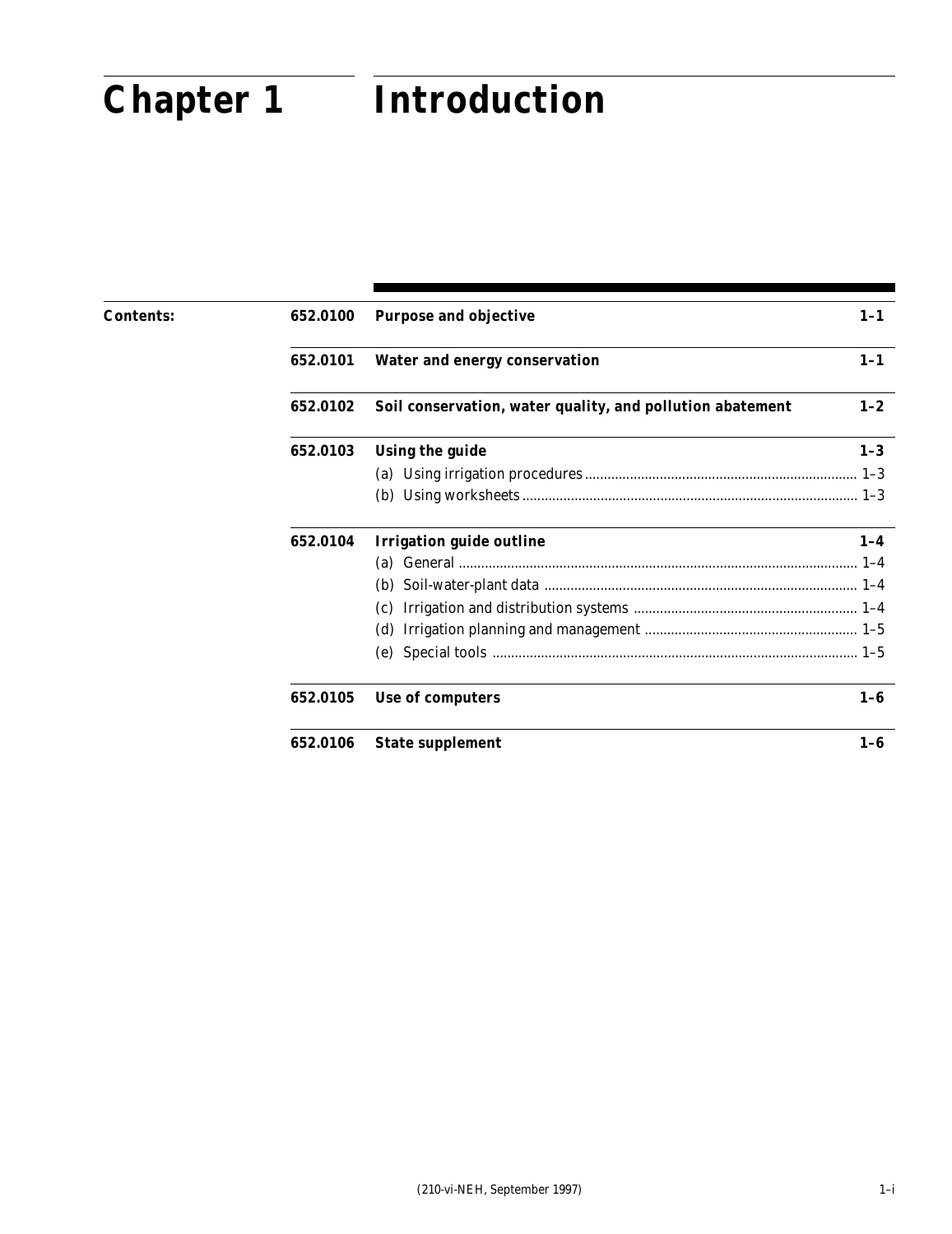# **652.0100 Purpose and objective**

The Irrigation Guide provides technical information and procedures that can be used for successful planning, design, and management of irrigation systems. It is a guide only and does not imply or set Natural Resources Conservation Service (NRCS) policy.

Irrigation systems should apply the amount of water needed by the crop in a timely manner without waste or damage to soil, water, air, plant, and animal resources. This includes, but is not limited to, offsite water and air quality and desired impacts on plant and animal (including fish and wildlife) diversity. Other beneficial uses of irrigation water are frost protection, crop quality, crop cooling, chemigation, desirable saline and sodic balance maintenance, and leaching of undesirable soil chemicals.

The Irrigation Guide includes current information and technical data on irrigation systems and hardware, automation, new techniques, soils, climate, water supplies, crops, tillage practices, and farming conditions. Included are irrigation related technical data for soils and irrigation water requirements for crops. In some instances statements are based on field experiences of the primary authors.

The objective of this guide is to assist NRCS employees in providing sound technical assistance for the maintenance of soil productivity, conservation of water and energy, and maintenance or improvement of the standard of living and the environment. Basic data used will help ensure the planned irrigation system is capable of supplying the amount of water needed by plants for planned production and quality during the growing season. Procedures for optimizing use of limited water supplies are also included.

Planning for an irrigation system should take into account physical conditions of the site, producer resources, cropping pattern, market availability, water quantity and quality, and effects on local environment. Economics should provide the basis for sound conservation irrigation decisions, but may not be the ultimate consideration. This is because many other factors may influence final decisions.

#### **652.0101 Water and energy conservation**

Conservation irrigation is an integral part of a complete farm management program of soil, water, air, plant, and animal resources. It is a principal consideration in the NRCS Conservation Management System approach to conservation planning on irrigated cropland, hayland, and pastureland. Irrigation must be complemented with adequate management of nutrients and pesticides, tillage and residue, and water. Proper water management results in conservation of water quantities, maintenance of onsite and offsite water quality, soil chemical management (salinity, acidity, applied fertilizers, and other toxic elements), and irrigation related erosion control.

For the farm manager, benefits must justify the costs of purchasing and operating the irrigation system and the time required to adequately operate, manage, and maintain the irrigation system while leaving a reasonable return on investment. For the groundskeeper, park or landscape superintendent, nursery grower, or homeowner, irrigation must maintain the desired growth of grass, ornamentals, flowers, and garden crops while minimizing costs, labor, inefficient water use, and nutrient and chemical losses.

Escalating costs of energy used for pumping makes every acre-inch of excess water a concern to many irrigators. Improving and maintaining pumping plants, irrigation equipment, irrigation application efficiencies, and following an irrigation scheduling program can lead to significant reductions in pumping costs.

Escalating costs of farm equipment, fuel, seed, fertilizer, pesticide, and irrigation equipment also make every irrigation and field operation a financial concern to the farmer. Field operations should be limited to those necessary to grow a satisfactory crop. Conservation irrigation typically reduces:

- Overall on-farm energy use
- Soil compaction, which affects root development and water movement
- Water quantities used
- Opportunity for ground water and surface water pollution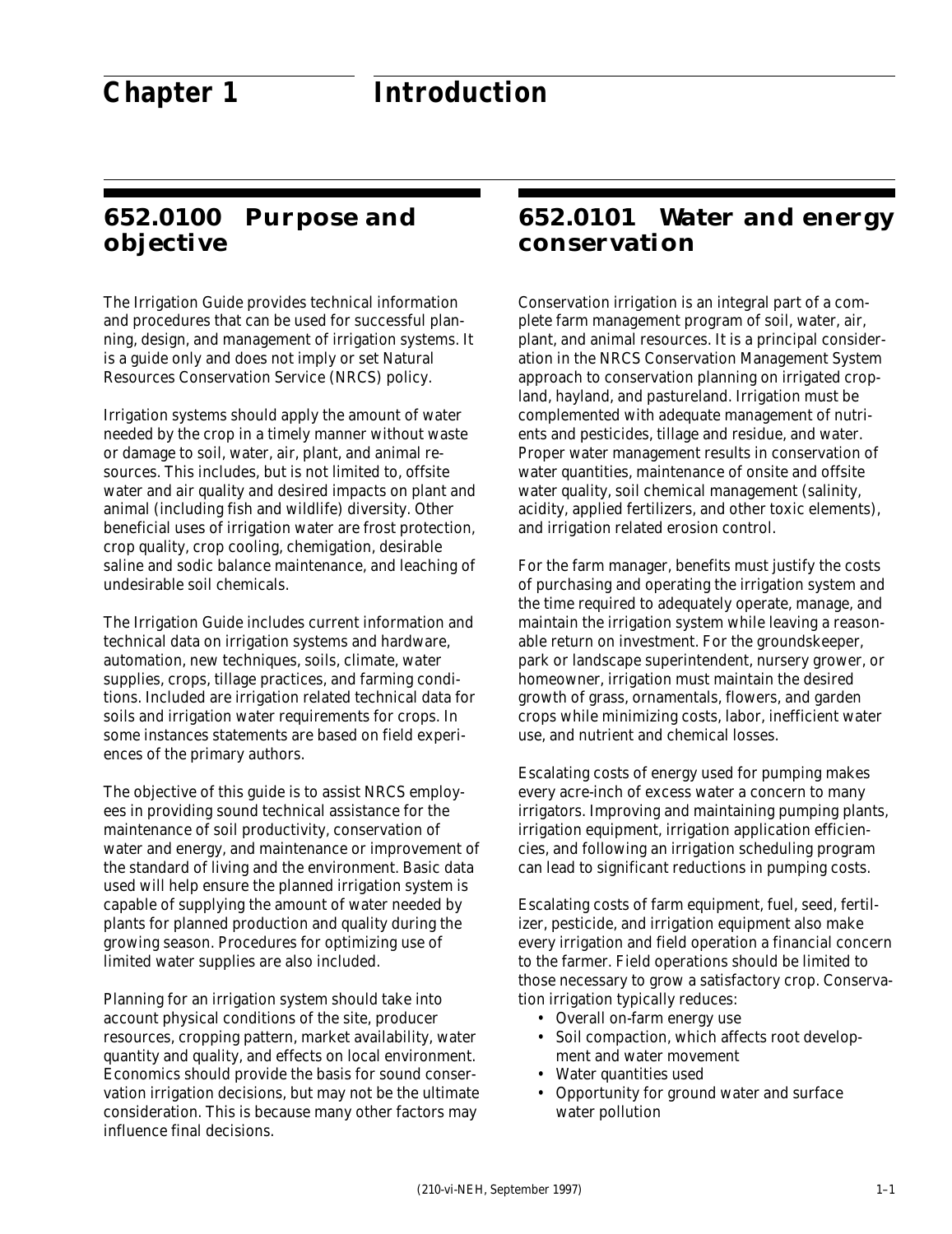**Chapter 1 Introduction**

Applying water too soon or in excess of crop needs results in inefficient irrigation application. Too often irrigation decisionmakers subscribe to "when in doubt irrigate," rather than scheduling irrigations based on soil moisture monitoring and measured crop need.

Another factor leading to inefficient water use is the use-it-or-lose-it perception. Some irrigators and irrigation districts feel they must divert and use all the water allocated to them whether they need it or not. This can result in less than desired crop yield and product quality. It also increases leaching of nutrients, toxic elements, and salts below the root zone and increases the potential for erosion.

The direct cost of water to irrigators, when the water is supplied by irrigation companies or irrigation districts, varies between \$5 and \$600 per acre per year. In many areas, however, water is relatively low in cost. Low cost water can lead to inefficient use if an irrigator uses a convenient application time rather than providing the labor to fully manage the water.

# **652.0102 Soil conservation, water quality, and pollution abatement**

Irrigation induced soil erosion is a problem on specific soils in certain areas. Soil erosion can take the form of wind erosion when smooth and bare ground occurs between harvest and new crop growth periods. Soil erosion by water can result from high application rates in the outer part of center pivot systems, excessive furrow or border inflows, and uncontrolled tailwater or runoff. The use of surface irrigation on moderately steep to steep topography or leakage in the delivery system can also cause soil erosion by water.

Soil erosion can produce sediment loads in irrigation ditches, drains, tailwater collection systems, roadside ditches, streams, and reservoirs. Sometimes it takes careful study of a site to realize that erosion is taking place. Soil erosion on irrigated fields generally can be controlled by careful planning, proper design, and adequate water, soil, and residue management. Offsite sediment damages are often a result of soil erosion from cropland, tailwater ditches, and surface water drains.

Pollution of ground and surface water by agricultural chemicals in irrigation water runoff or deep percolation is an increasing problem. Higher amounts of fertilizers are being used today than in the past. Chemigation can improve the application of chemicals through sprinkler systems, but can also create potential environmental problems through spills and improper or careless application. Leached chemicals, including salts in irrigation water, can degrade ground and surface water qualities. All of these problems can be minimized by proper planning, design, system operation, and water management.

Inefficient irrigation can have offsite benefits. Wetland habitat can be created from conveyance system leakage and application of excess irrigation water. However, excess irrigation water may contain undesirable or toxic organic or inorganic chemicals. In some parts of the United States, local, State, and Federal regulations are such that no irrigation runoff or subsurface drainage effluent from irrigation practices shall enter public water. In these areas irrigation runoff must be contained onsite, reused, or disposed of safely.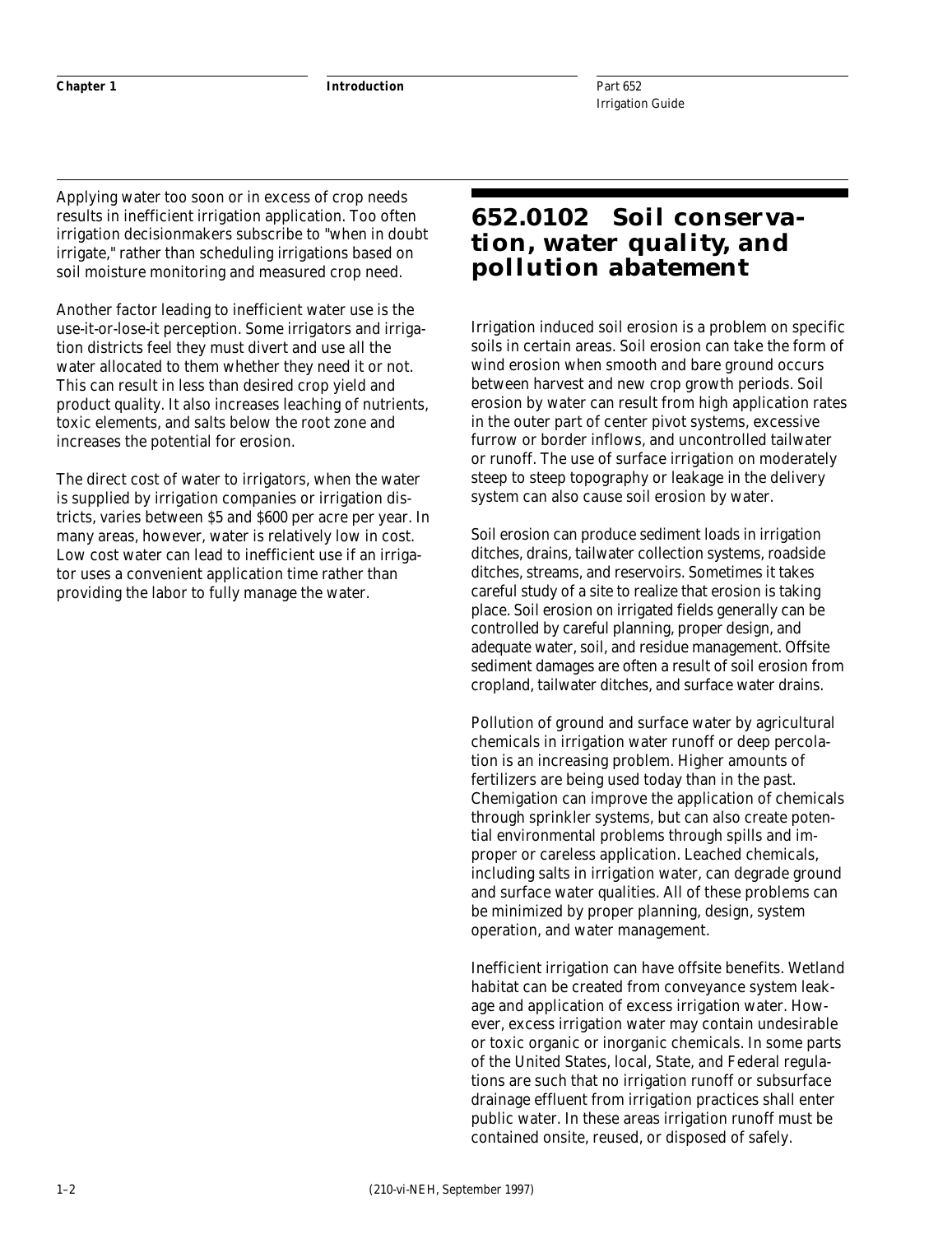# **652.0103 Using the guide**

The Irrigation Guide is prepared for local use; however, it is recognized that this guide may not directly apply to all areas. This guide contains sound water and irrigation system management concepts. It is a dynamic document available in computer electronic files or looseleaf form. As new, revised, or area-specific information becomes available, the guide can and should be updated. Irrigation is a rapidly evolving science and industry. Frequent revisions and additions are expected.

#### **(a) Using irrigation procedures**

The best available procedures and data should always be used, whether they are included in this irrigation guide or available elsewhere, for example, from Agricultural Research Service, Universities, Cooperative Extension Service, Bureau of Reclamation, or private industry.

Not all tables, charts, and procedures available in other readily available references are duplicated in the guide. Also, areas of the guide that describe procedures may not include all the processes and material needed to carry out the procedure. For instance, to perform a side roll sprinkler system design requires the use of National Engineering Handbook, Section 15, Chapter 11. However, most references referred to in the guide are available for field office use.

A personal library or reference folder(s) containing specific data and examples is recommended for technicians performing procedures. This library can be used until computer software programs are available and can then be used as a reference when the procedure is accomplished. Such a library or reference folder(s) can contain the following types of material:

- Irrigation guide tables, charts, references, procedures, materials, and forms, including examples.
- Tables for local climate, soils, crops, and plant water requirements.
- Available tables and figures from the National Engineering Handbook, Part 623, Irrigation.
- Information or aids from other sources for planning, design, management, and system evaluation.
- Previous jobs that have been designed, documented and approved.

#### **(b) Using worksheets**

The use of worksheets in this guide is optional. They should only be used if they are advantageous in saving planning time and providing documentation. Only those parts of the worksheets that apply to the particular job should be used. Blank master worksheets are included in chapter 15 of this guide.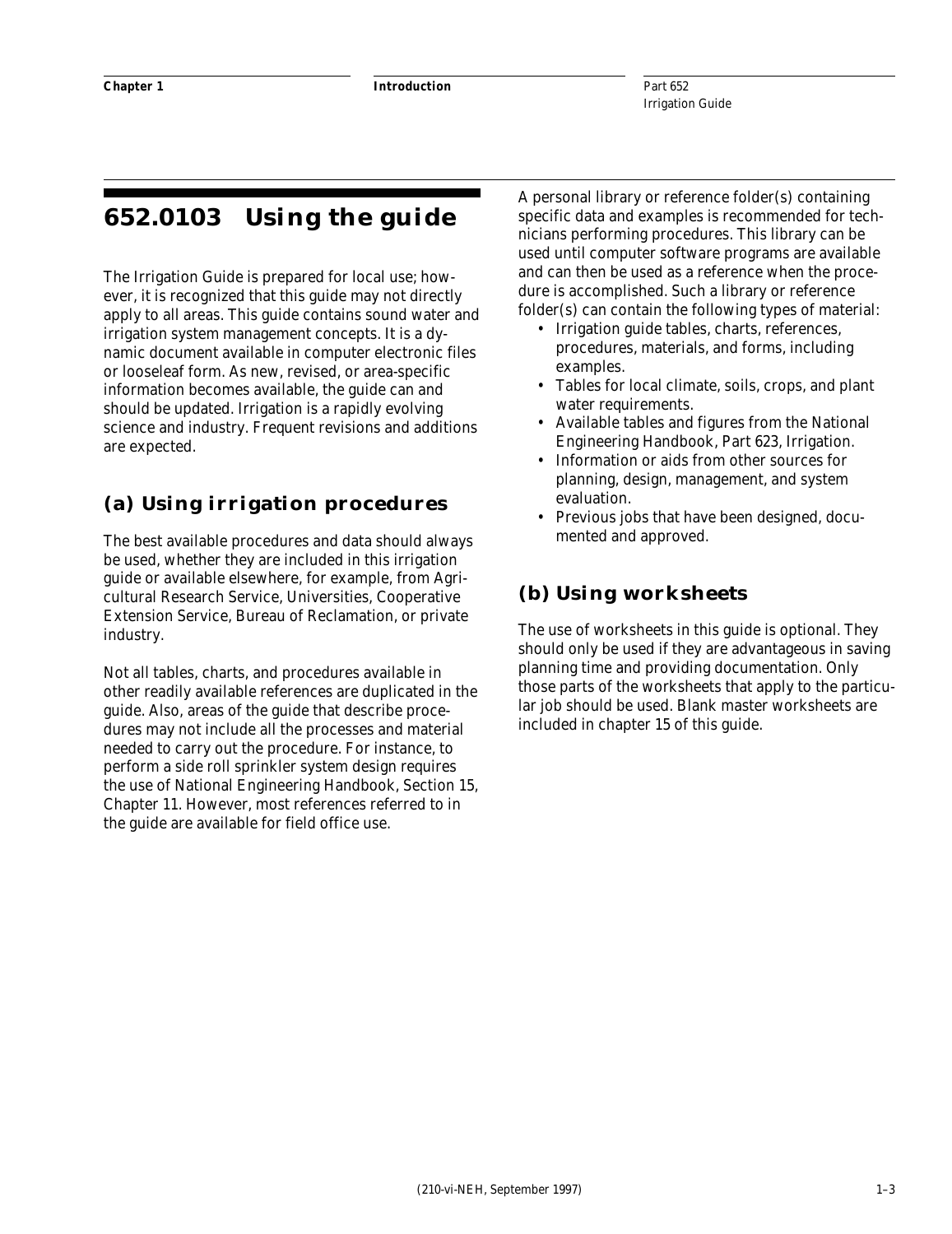Part 652 Irrigation Guide

# **652.0104 Irrigation guide outline**

#### **(a) General**

*Chapter 1, Introduction*—This chapter introduces the irrigation guide, its purpose and contents. It also discusses water and energy conservation needs and opportunities, soil conservation, water quality, and pollution abatement concerns and opportunities.

### **(b) Soil-water-plant data**

*Chapter 2, Soils—*This chapter describes soil basics: soil surveys, physical soil characteristics, and the relation of soil characteristics to different irrigation methods and systems. Several soil properties directly influence the design, management, and operation of an irrigation system.

Basic soil-water irrigation related parameters included in chapter 2 are variables and are to be used as a guide only. The parameters include:

- Estimated available water capacity by horizons or 1 foot (0.3 meter) increments
- Water intake characteristics for furrow and border (basins) irrigation
- Intake rates or maximum application rates for sprinkle irrigation
- Up-flux or upward water movement in soil

Specific local soils and their characteristics pertaining to irrigation are included in the state supplement section.

*Chapter 3, Crops—*This chapter describes the crop characteristics pertaining to irrigation; i.e., growth characteristics, rooting depth, and moisture extraction patterns, Management Allowable Depletion (MAD) levels, and effects of temperature, sodicity, and salinity. Management, including critical irrigation and moisture stress periods for plants and other special irrigation considerations, is included as a primary irrigation tool.

Crops respond to irrigation when rainfall does not maintain favorable soil moisture levels. When rainfall events are spaced too far apart for optimum plantwater conditions, plant biomass, yields, and quality are affected. Knowledge of actual crop rooting depths, water requirements at different growth stages, critical moisture stress periods, crop temperature modification effect, seed germination, and pesticide control are all necessary in determining when and how much water to apply.

*Chapter 4, Water Requirements—*This chapter describes methods for determining crop evapotranspiration  $(ET_c)$  and net irrigation water requirement. Water budget and balance analysis use are also described. Estimated evapotranspiration values for peak daily, monthly, and seasonal periods for locally grown crops are included in the state supplement section.

#### **(c) Irrigation and distribution systems**

*Chapter 5, Selecting an Irrigation Method (Surface, Sprinkle, Micro, or Subsurface)—*This chapter includes factors that affect irrigation method selection and system adaptation. The factors are largely functions of crop selection and rotation, soils, topography, climate zone, tillage practices, labor availability (including skills), economics, water availability in quantity and quality, type of delivery schedule, and the irrigation decisionmaker's personal preference.

*Chapter 6, Irrigation System Design—*Criteria and references for the implementation of the more commonly used irrigation methods and applicable systems are included in this chapter.

*Chapter 7, Farm Distribution Components—*This chapter describes alternatives and various components of the farm distribution system. Water measurement should be a part of any distribution system as it is the key to proper water management.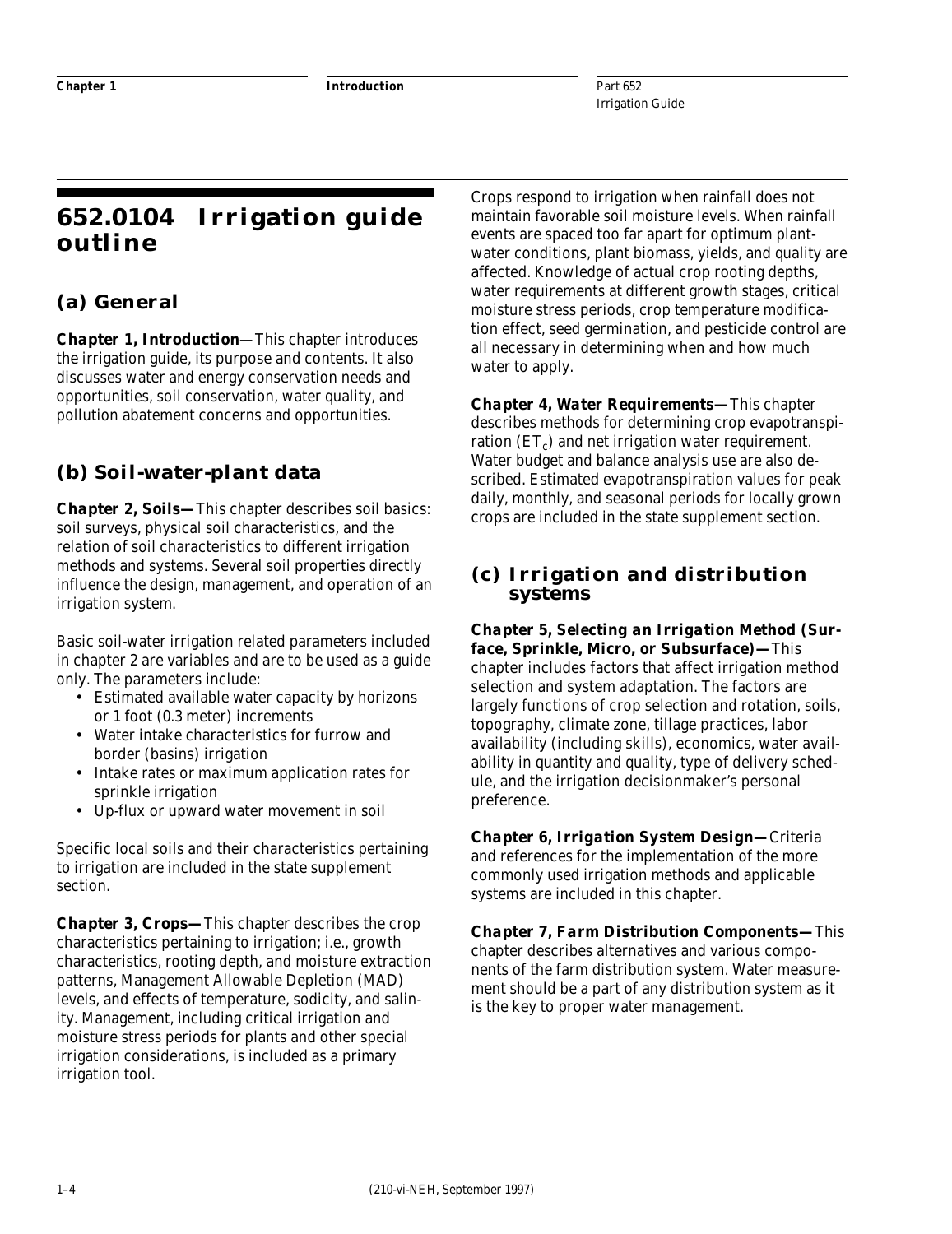#### **(d) Irrigation planning and management**

*Chapter 8, Project and Farm Irrigation Water Requirements—*Procedures for determining large scale water requirements are described in this chapter. It also includes the application of water budget analyses to group and project level water requirement versus availability.

*Chapter 9, Irrigation Water Management—*Good irrigation water management should be practiced with all irrigation application systems. New techniques for irrigation scheduling and system automation are available and are a part of the information in this chapter. Field and climatic data should be accurately collected and an analysis of irrigation need, timing, and application amount made available to the irrigator promptly. Procedures for establishing soil intake characteristics and evaluation of existing irrigation are described.

*Chapter 10, Conservation Management Systems and Irrigation Planning—*This chapter contains the basic steps for planning ecosystem-based resource management systems including irrigation system planning. The planning process as it pertains to irrigated cropland is described.

*Chapter 11, Economic Evaluations—*This chapter includes the criteria that can be used in evaluating pumping plant operating costs. It also describes the procedures for making economical pipe size determinations and other economic factors and processes that can be used in planning.

*Chapter 12, Energy Use and Conservation—*This chapter reviews alternative energy sources and costs used in pumping and gives examples of irrigation system comparison and tillage and residue management that relate to overall on-farm energy requirements. Improving water management almost always decreases water and energy use except where inadequate irrigation has occurred and more water is needed to meet yield and quality objectives.

*Chapter 13, Quality of Water Supply—*Quality of water to be used for irrigation of crops is briefly described in this chapter. To meet crop yield and quality objectives, a reliable supply of high quality water is desired. However, with proper management, applying

saline water on salt tolerant crops, liquid waste from agricultural related processing and products, treated municipal sewage effluent, and other low quality water should be considered as an irrigation water source.

*Chapter 14, Environmental Concerns—*A direct relationship can be established between downstream water quality and irrigation. This relationship is presented in chapter 14. Improper selection of an irrigation method and system for a given site or the mismanagement of any system can result in poor water distribution uniformity, soil erosion, excessive runoff, and excessive deep percolation. Runoff can carry agricultural chemicals and plant nutrients in solution or attached to soil particles (e.g., phosphates). Excess irrigation water moving below the plant root zone (deep percolation) can carry soluble salts, nutrients (nitrates), pesticides, and other toxic elements that may occur in the soil profile. Excess irrigation water and whatever it contains in solution generally ends up either as ground water recharge or returns to downstream surface water.

#### **(e) Special tools**

*Chapter 15, Resource Planning and Evaluation Tools and Worksheets—*Included in this chapter are aids, tools, and processes that can facilitate irrigation system planning, design, and evaluations. Example Irrigation Water Management or Irrigation Water Conservation Plans are also included. Master blank worksheets are included to help the technician or water user.

*Chapter 16, Special Use Tables, Charts, and Conversions—*This chapter contains special use tables, charts, and conversion factors that are useful in the planning, design, and evaluation processes. English units are used along with metric conversions as they reasonably apply. A complete metric conversion table relating to irrigation is included.

*Chapter 17, Glossary and References—*This chapter contains a list and definition of the more commonly used irrigation terms. Many terms are local, and some duplication is necessary. References available and used in irrigation system planning, design, management, and evaluation are included.